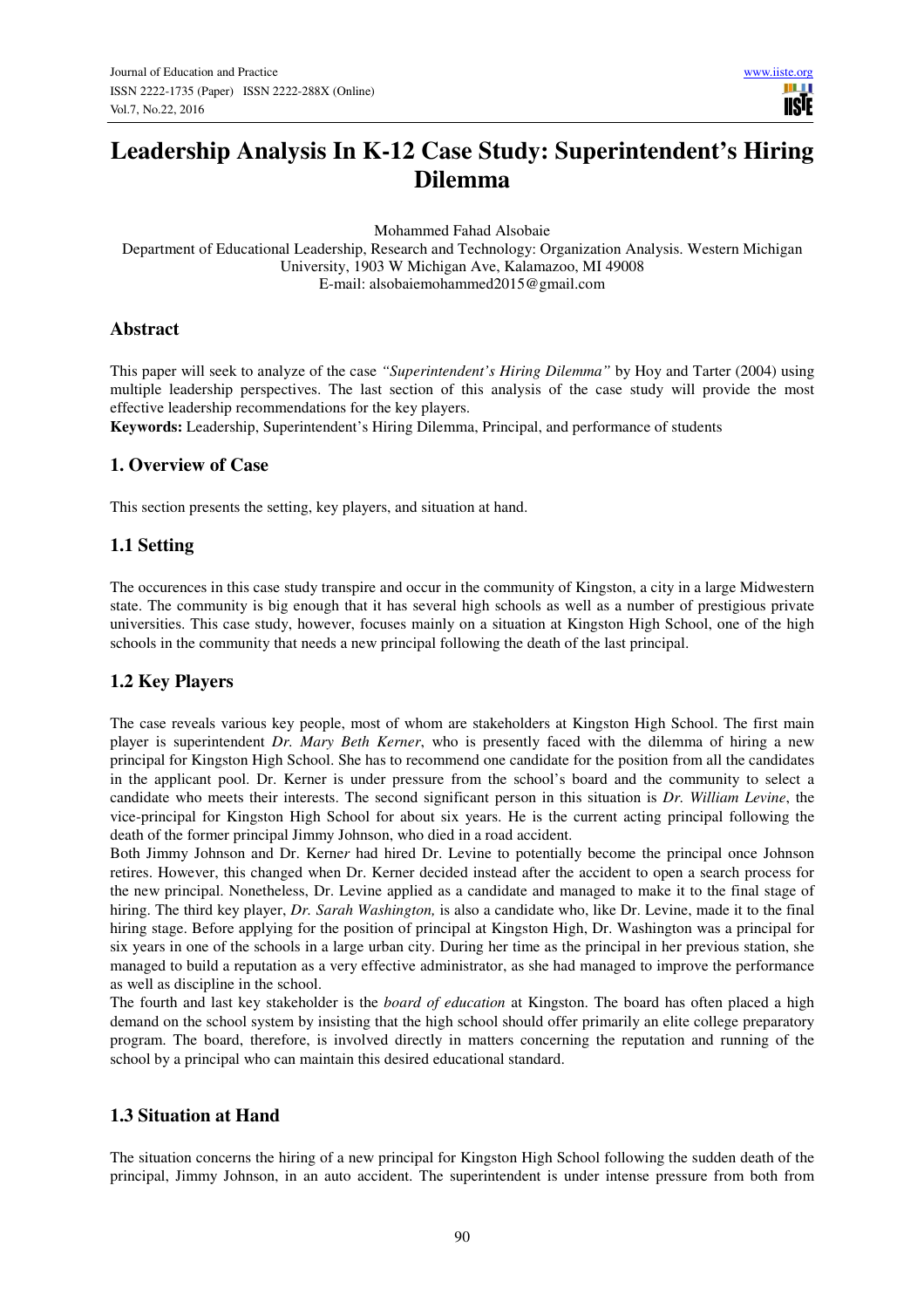internal and external stakeholders, the school's board as well as from the community to hire a candidate capable of meeting the different requirements set by these two parties. The board wants a new principal to be chosen from the candidates who all capable of managing a school that primarily offers elite college preparatory programs. Conversely, the community wants a candidate capable of offering programs that satisfy the needs of all students at the school. The Superintendent, Dr. Kerner*,* therefore, faces a tough challenge of recommending the best principal. This decision is further complicated by having another qualified and attractive principal candidate in addition to the acting assistant principal who also wants and was previously promised the job.

# **2. Analysis from Multiple Perspectives**

From the overview presented above, Dr. Kerner has a challenge to select a successor to principal Jimmy Johnson as the next principal of Kingston High School. Several issues weigh in her decision, creating internal conflict and external conflicts of interest for her as a leader. She has previously promised an internal candidate the principal position, yet also created an external opportunity for new candidates to apply, one of which is highly favored by the board of education. Additional pressure from community members' interests to address the needs of many student academic levels conflicts with the board's desires to concentrate on high achieving students and its choice for new principal, adding another layer in an assemblage of considerations influencing Dr.Kerner's complicated hiring decision. This section will provide views that analyze the situation at hand from various leadership perspectives involving: human resource perspective, structural perspective, and political perspective.

# **2.1 Perspective #1: Human Resource Perspective**

The human resource frame is a leadership perspective that emphases on the individual rather than organization (Bolman & Deal, 2013), and in this case the superintendent has the burden of making this hiring decision. This perspective views leadership as a framework for motivating and supporting individuals and helping them in constructing meanings with a purpose to synchronize their targets and the organization or community (Bolman & Deal, 2013; Bush, 2011). Given the individual dilemma for this superintendent, this frame addresses her decision-making conflicts mainly through the supportive actions of her colleagues, while still granting her respect and freedom to maintain her decision-making authority (Bolman & Deal, 2013). Based on the analysis of the case, the human resource department could be vital and play an important role in facilitating the resolution of the conflict for the superintendent in her emerging hiring dilemma at Kingston High School (Maxwell, 2013). According to Bolman and Deal (2013), the tenet that comprises the human resource perspective highlights the importance of individual needs and motives. In the context of education institutions, the model can operate on the assumptions that schools, as other social systems, work best when needs are satisfied in a trusting and caring work environment (Cloud, 2013). In short, in her attempt to recommend the most effective candidate, Dr. Kerner should consider recommending the candidate capable of satisfying the needs of all the students as well as the parents and teachers at the school.

Bolman and Deal (2013) argued that showing concern for others as well as providing opportunities for participation and shared decision-making all among the ways to increase ownership and involvement of shareholders. Based on the analysis of the case study, one important expectation of Dr. Washington would be for teachers to pay attention to all students equally in order to address their needs. Although she considers success with high achievers important, Dr. Washington has also expressed concern over the fact that school has neglected other students.

Therefore, she advocated and called for the equal transfer of resources to all the sectors of the school's student population. Contrarily, there is another important assumption of the situation in this case study that Dr. Levine does not advocate equal opportunities for both students because she believes, as the school board does, that the school should focus mainly on education programs for the elite students. To that degree, it is observable that Dr. Washington has the qualities of human resource leadership to guide all students learning at the high school; hence, she seems to be the most effective candidate for the position of principal. One of the primary limitations of the human resource frame in this case study, nonetheless, is it tends to overlook the hierarchy of the school system management and disregard the internal conflict of interests in order to manage with an approach that is the best possible for all concerned (Bush, 2011). This could minimize the frame's effective application here. For instance, if Dr. Kerner selects Dr. Washington as the principal, she would likely face opposition from the school board because the board is championing for a system that favors the "elite" students and expressed greater interest in the other candidate.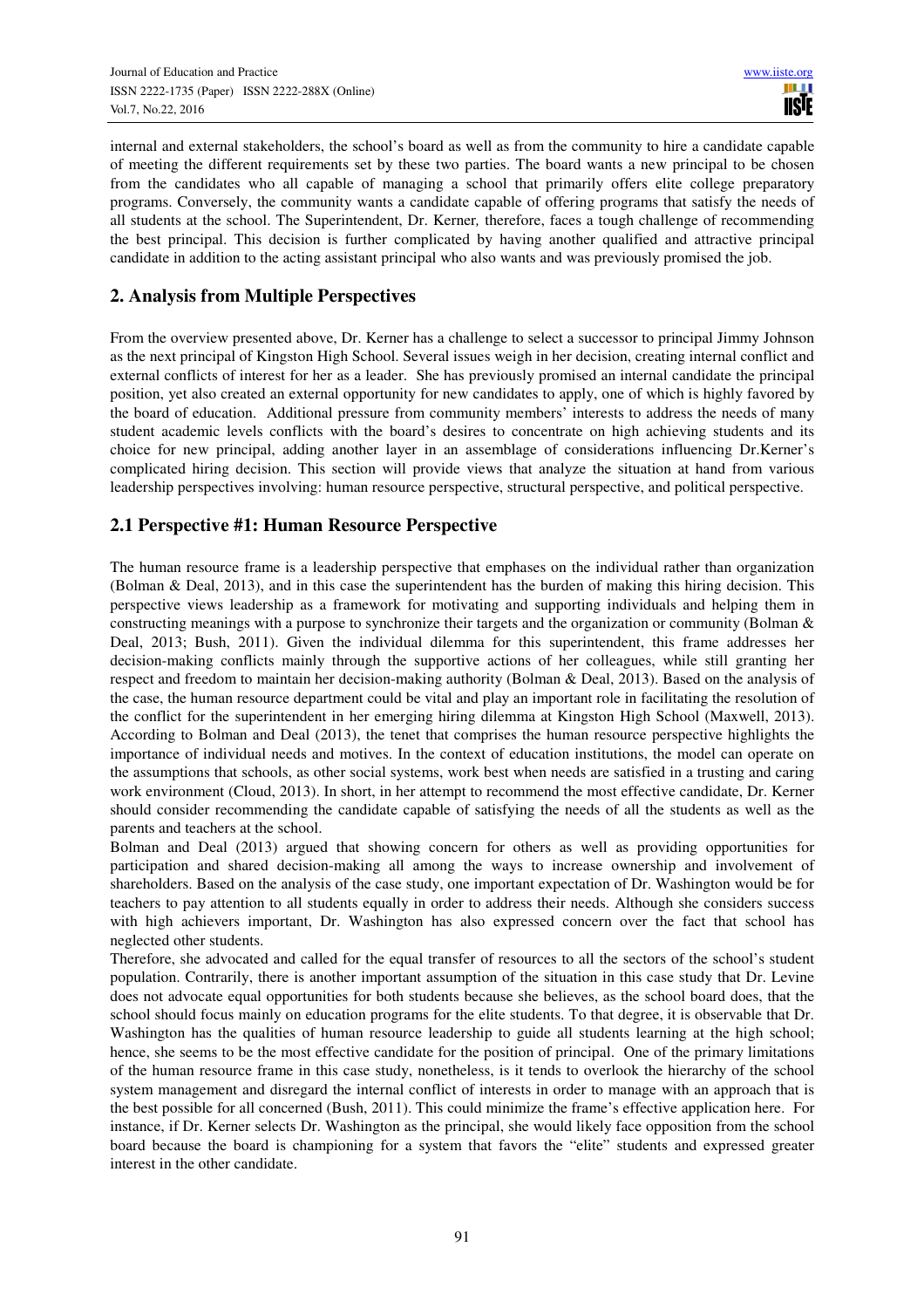# **2.2 Perspective #2: Structural Perspective**

The structural frame/perspective is a leadership frame of reference that emphasizes stability, efficiency, and order in meeting goals. Leadership with this perspective requires clarifying expectations through effective communications, understanding stakeholder interests, and building relationships, all important aspects of the process to set and reach goals effectively and strategically (Bolman & Deal, 2013; Kline & Saunders, 1998; Sheninger, 2014; Tough, 2013). This frame could be explained using Argyris's theory of action (Bolman & Deal, 2013; Fullan, 2014). Appropriately, in his model I of action theory, Argyris observed that leaders should be rational when making decisions as this helps ensure that all members of the organization are protected and provided with equal opportunities (Bolman & Deal, 2013). This frame could also be used to analyze the situation at hand at Kingston High School. Supporters of the structural frame such as Kline and Saunders (1998) argued that leaders should rely primarily on power and authority granted to them through their organizational position to influence others during decision-making processes, to execute decisions, and to support those decisions longer term. In addition, leaders should focus on assuming the responsibilities defined by job description and the scope of their administrative roles while making decisions that meet goals of the organization (Tough, 2013). In line with structural perspective, Mintzberg's model of organization structure, developed by Henri Mintzberg in 1994 could be used to explain the situations at hand at Kingston High School.

Mintzberg's model shows that all members of the organization, regardless of their viewpoints and special interests, still adhere to the key strategic goals and mission of the organization (Mintzberg, 1994). For instance, the strategic apex of the model is charged with making sure that the organization serves its objectives in an effective way. In addition, the model serves to ensure that all the needs of those individuals who control or otherwise have power over the organization are met. In line with the model, decision-making at the school should reflect the underlying goals and objectives of the school, which here include hiring a new principle to lead the school and to further continue educating the students of Kingston High School (Stone & Heen, 2014; Sutton & Rao, 2014). For many years, the school has mainly focused concentrated on a system that favors the implementation of programs that only suit the elite college-bound students. The same board that favors a system preferring more school focus on advantaged students in the community hired Dr. Kerner six years ago to implement strategies that suit its needs.

As noted in the above, there is expectation that the board wants Dr. Kerner to hire Dr. Levine because his policies are in line with the view of the board of education. Indeed, for this reason, Dr. Levine has expressed that the school should continue focusing primarily on high-achieving students. Dr. Levine also argues that the school should continue devoting resources to lower- and middle-range students as a secondary focus. In short, from a structural leadership perspective, Dr. Kerner should recommend Dr. Levine because his policies reflect the ongoing administration system at the school. Tough (2013) noted that structural leaders must be sure that the design and structural forms in organizations are aligned with the environment, goals, and the current circumstances in the environment. The current environment that favors high-achieving students has been working well for the school; yet, the environment also contains others in its student population who do not fit the high-achieving focus. Therefore, it is justifiable to conclude that, based on this frame; Dr. Kerner should recommend Dr. Levine because his views are in line with the current circumstances as well as the goals of the school.

Similar to the human resource frame, this model has some limitations that could hinder its effectiveness in the analysis of the case, namely incorporating important variables for decision-pmaking. In the case of Kingston High School, the frame may not accommodate the human variables, in particular those that involve the parents of the non-high-achieving students. In the case of Kingston High School, it is observable that the parents have objected to the current environment or system that favors only the elite-bound student. Consequently, if Dr. Kerner decides to choose Dr. Levine because his views are in line with the current system, she would likely face strong objection from the community; this may be temporary, but communication efforts would need to reach this stakeholder group so they understand the secondary focus of the Dr. Levine's educational goals for Kingston High.

# **2.3 Perspective #3: Political Perspective**

The political perspective/frame views an organization as an arena of ongoing conflict or tension over the allocation of scarce resources (Bolman & Deal, 2013; Bush, 2011). Also, this perspective can view leadership as compromising, negotiation, bargaining, and exerting impact based on power (Bolman & Deal, 2013). Leaders utilizing a leadership frame such as Bush (2011), however, showed spend their time during a decision-making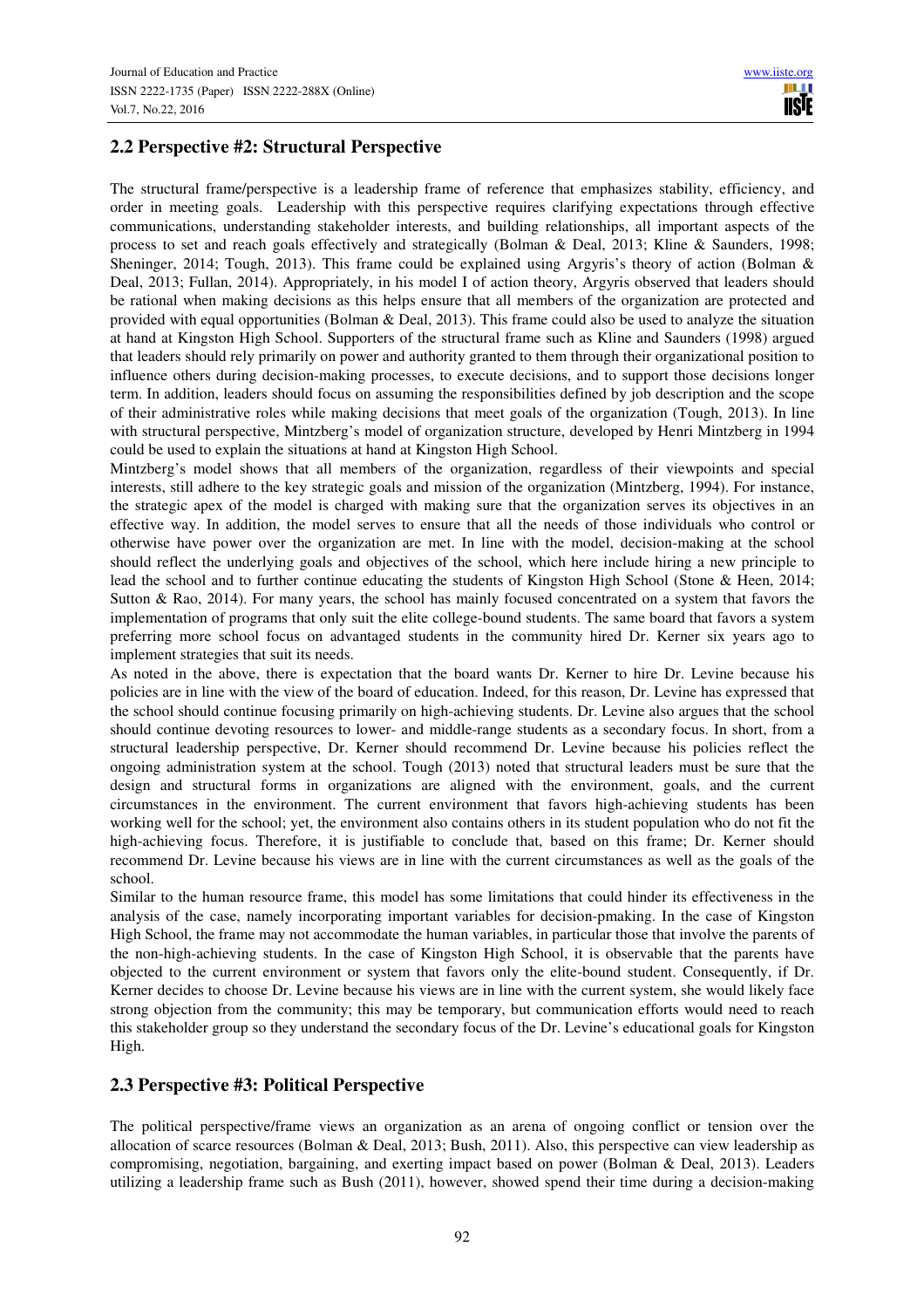process by interacting with other stakeholders to build collations, either to influence others or to gather any new or pertinent information available through people in the organization's network that may impact the decision. Leaders under this frame articulate clear organization goals, and may do less negotiating than listening or explaining a situation. Therefore, in light of this frame, Dr. Kerner should consider consulting with all the stakeholders at Kingston High School, including the parents and the school's board. Based on their educational qualifications, both Dr. Levine and Dr. Washington appear to be very qualified for the position. However, they have expressed different policies with respect to the management of the school. While Dr. Levine believes that the school should focus on the current strategy that focuses primarily on programs for high-advantaged pupils, Dr. Washington believes that the school should ensure that resources are distributed equally to all the students. Therefore, Dr. Kerner should consult extensively with all the shareholders to hear their concerns, as this would enable him her to be sure that the candidate with the most relevant policies for the school is the one she hires. In tandem with this, she would have to involve all the shareholders by explaining to them the candidate she feels is best for the job. The political frame seems to be the best appropriate frame for decision making for this case. The subsequent section would recommend how this model could help facilitate decision-making at the school. However, similar to the first two frameworks, the political model also has some, but fewer, limitations that could minimize its effectiveness in the case. In summary, the model recognizes the ability of the leader to achieve organizational goals by expanding influence and utilizing leadership authority to minimize conflict through careful consensus building among stakeholders and constituents (Bush, 2011). It has some limitations, but it also has more potential to be applied to solve this particular hiring dilemma. As observed in the case, the community and the board members have conflicting interests with respect to how the school should be managed. As a result, these conflicting interests would influence the hiring decision significantly. Yet, this model also offers more opportunity to bring conflicting interests together, especially because stakeholders can participate in the decision-making process.

# **3. Leadership Recommendations for Key Players**

Following the analysis of the case, *Superintendent's Hiring Dilemma,* from multiple perspectives, this study observed that the political frame is the most appropriate frame for decision making in respect to the arising issues in the case. The political framework/perspective observes that beliefs, interests, skills, values, and behaviors often provide the rich context for the effective allocation of power and resources in the organization (Burns, 2010). In light of this, Burns (2010) observe that people should be capable of setting an agenda, negotiating, bargaining, building collations, compromising and coursing, and managing conflict. As noted in the case study, the conflict arises from the difference in views and opinions between the school board and other members of the community.

From one perspective, members of the community, particularly the new members comprising of Hispanic and African Americans have expressed concern over the current school system that pays little attention to the needs of disadvantaged students. These members of the community believe that the school should consider implementing a curriculum that addresses the needs of all students at the school. The current system focuses primarily on addressing the needs of only those who aspire to elite higher education institutions. However, as observed in the case, most people cannot afford these elite higher education institutions. In addition, members of the community especially African Americans and Hispanics have expressed that they want the new principal to be of Hispanic or African-American origin.

Based on their views, I can only guess that these members of the community want the superintendent, Dr. Kerner to hire Dr. Washington to the position of the principal. Apart from the fact that Dr. Washington is biracial, her policies seem to reflect that all the students at the schools should be provided with equal opportunities. In short, during the interview, even though Dr. Washington agreed that the success with high achievers is important; she also demonstrated that the school should focus on the students that need intensive education. So, based on the views and preferences of the community, this study assumes that Dr. Washington is the perfect candidate for the position of principal because her profile reflects the views of these members of the community.

From the other perspective, the board of education, for many years, has expressed their desire for a curriculum that favors the more advantaged members of the community. In particular, the board has been insisting on a system that focuses primarily on elite college preparatory program. The board feels that this program would enable more students to join elite higher education institutions or local private universities. This program, however, is not suitable for all students because it only favors high achieving and more advantaged members of the society. Consequently, based on the views, this study would assume that the school board wants Dr. Barker to hire Dr. Levine to the position of the principle. Dr. Levine has worked at Kingston High for about six years as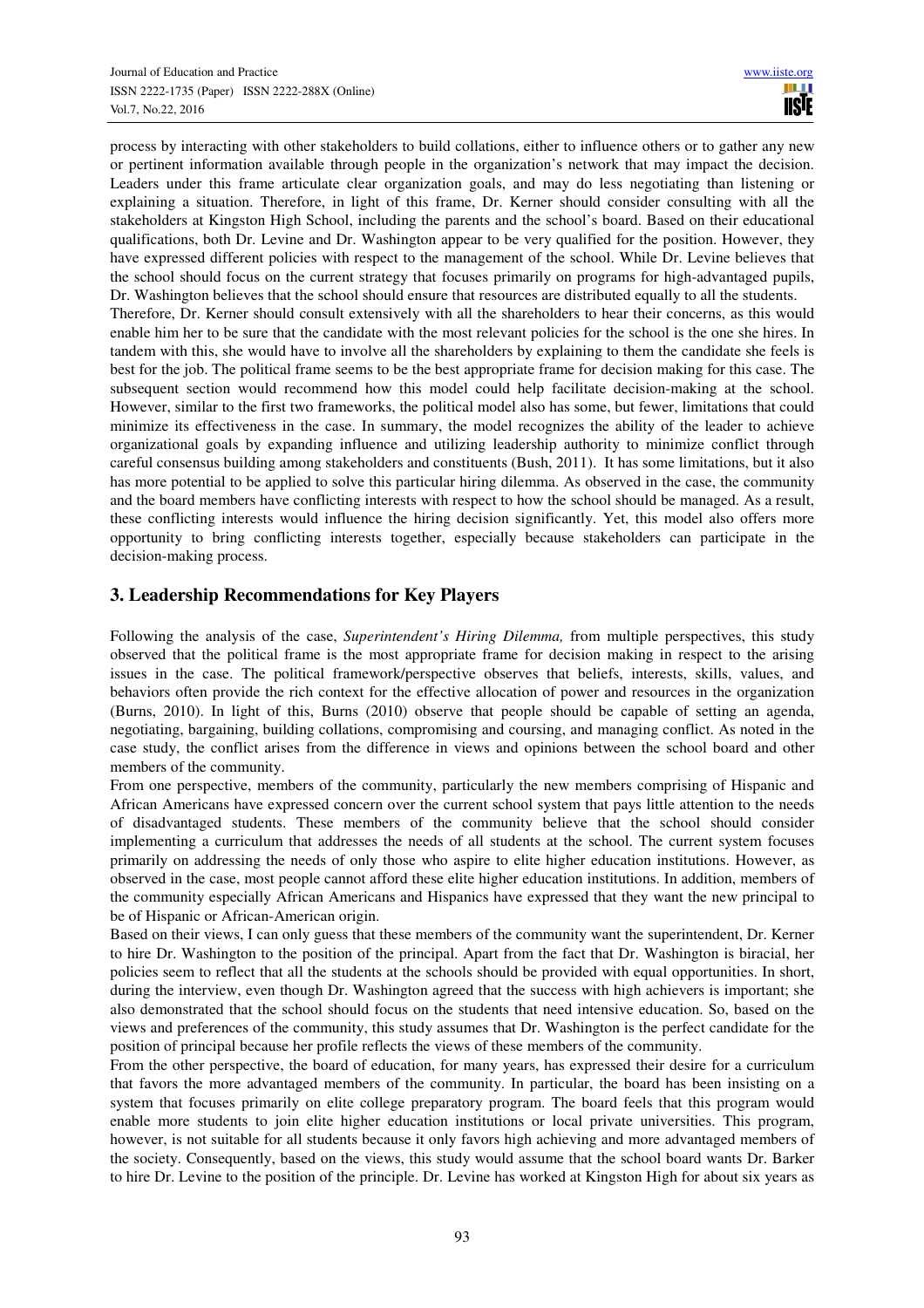the vice principal. In addition, Dr. Levine agrees that the school should continue focusing primarily on highachieving students. He also believes that the school has been doing an excellent job by devoting fewer resources to the lower- and middle-range students. Dr. Levine's views are in line with the view and preferences of the school's board.

To this end, while making a decision, Dr. Kerner would have to incorporate these conflicting views in her decision-making process. Maxwell (2013) argued that leaders in political positions must exercise discretion in decision making by first assessing the distribution of power and interest. Political leaders should not let what they want cloud their judgment about what is possible (Maxwell, 2013; Schein, 2013). For that reason, owing to the conflicting interest of the two parties, it is justifiable to observe that Dr. Kerner should first negotiate with the two parties, the board of school and the community members, before hiring the new teacher. This would mean Dr. Kerner needs to analyze the two leaders to be sure that the candidate whom she feels would be most appropriate for the job is thoroughly considered. After careful analysis, she should then consult and negotiate with the two parties as well as explain the main reason for hiring a particular candidate. Contemporary supports of the political framework such as Burns (2010) noted that leaders operating out of the frame are capable of clarifying what they want and what they can get. In light of this, Dr. Kerner must first ensure that she clarify her decision before considering a negotiation with the two parties.

As noted in the case study, Dr. Kerner also seems to have a conflicting interest in the issue of hiring. Prior to arriving at the open search method of hiring, she had implied (several times) that Dr. Levine would be the next principal at Kingston High. In short, she had expressed an interest in hiring Dr. Levine as the next principal. This conflict could easily affect her decision-making ability while selecting one of the two final candidates. In this context, this study suggests that Dr. Kerner should engage in political frame leadership behavior by putting her interest aside and hiring leaders capable of ensuring success at the school. From a personal perspective, I would recommend that Dr. Kerner hire Dr. Washington for the position of the principal. In her last station as the principal, Dr. Washington was able to increase the overall school averages on standardized tests. She also worked closely with the local community as well as implemented very successful middle college programs. She also demonstrated that she is capable of addressing the needs of all students.

To that end, I believe that Dr. Washington would be able to address the needs of all students (including the high achieving students) at Kingston high school. Unlike, Dr. Levine who has proven that he is mainly concerned with focusing primarily on the needs of high-achieving students, Dr. Washing has proven that she would focus her attention on ensuring that all student achieve the performance that reflect their capabilities. Furthermore, Dr. Washington would be callable of working closely with the members of the community, including the minority members of the community. Obviously, the board members would not appreciate the decision of hiring Dr. Washington. However, I would assume that they would begin to appreciate Dr. Washington in the end, particularly as her policies resulted in both high achieving and less advantaged students performing to higher levels.

# **4. Conclusion**

In conclusion, it is observed that the aspects of both structure and political frame would play an important role during Dr. Kerner's facilitation of her decision- making as well as during the hiring process. However, it goes without mentioning that both models could be used to make recommendations for the parents and members of the board since the conflict of interest seems to be emerging between the two parties. The parents want the school to implement programs that focus on all students. Conversely, the board members want the school to implement programs that focus primarily on elite college-bound students. Schmoker (2011) noted that good political leaders are leaders capable of building the necessary relationships among constituents and stakeholders in addition to explaining and justifying for constituents' understanding and acceptance to ensure that an organization is heading in the right direction.

Based on Schmoker's (2011) view, this study recommends that the school board should consider including parents in their decision-making process. Occasionally, they should consult and negotiate with the parents to ensure that reasonable needs from the parents are included in the school's activities. Therefore, the study recommends that the parents and teachers should build a coalition and work together towards ensuring improved performance at the school. If possible, the parents should form a parent association that would represent mainly their views. This association would be capable of working closely with the principal as well as the board members. This study supposes that the school's board would be willing to encourage the parents to from an association that represents their view and ideologies towards matters concerning the school. In turn, this would help ensure that all stakeholders at the school work together through coalition as well as through team building